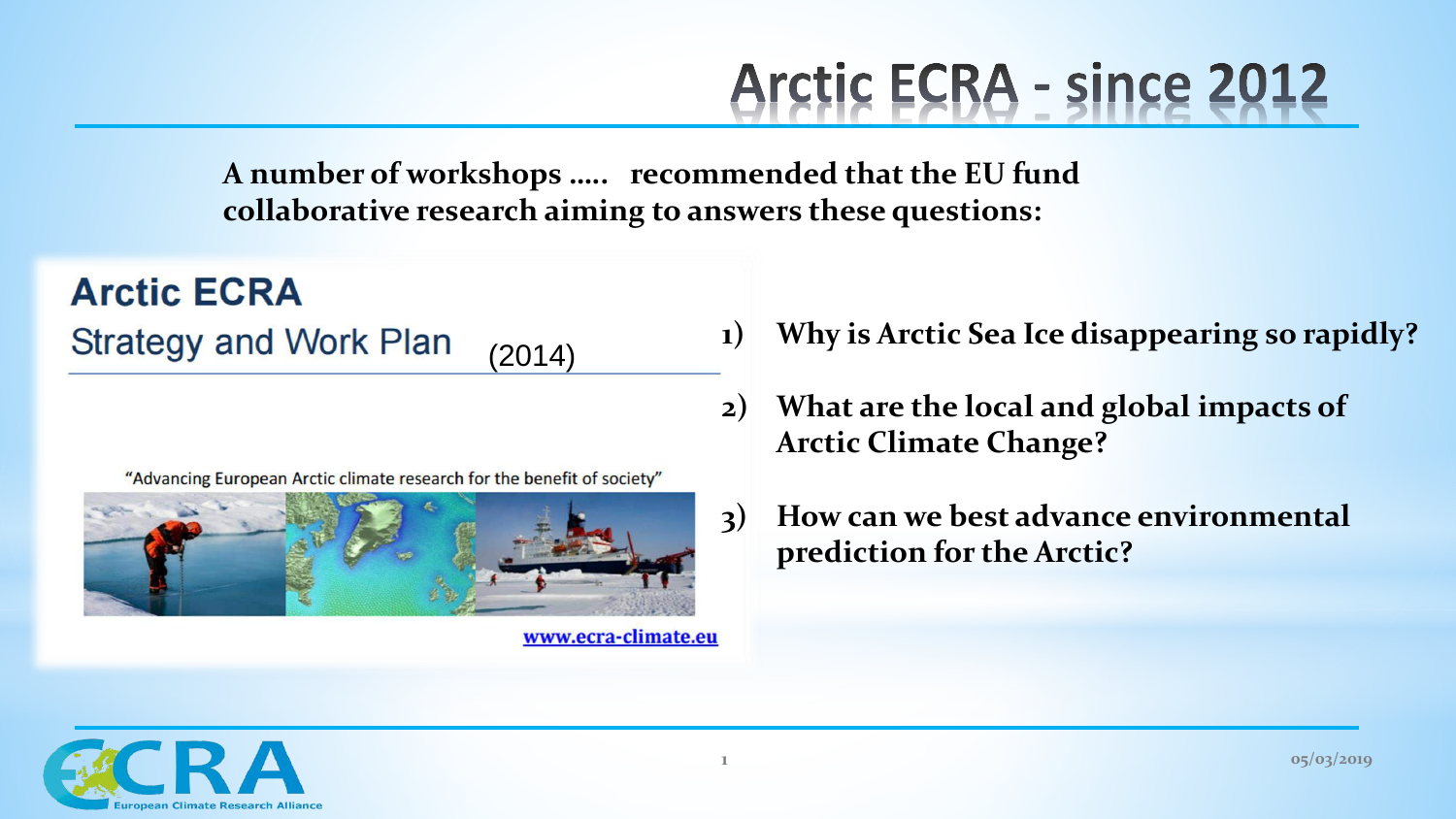## We can still «save» the Arctic Sea ice!



**2100 September Sea Ice RCP 8.5, NorESM**



**2100 September Sea Ice RCP 2.5, NorESM**

300

Jahn (2018) *Nature Climate Change*  **8** , 409 –413

uropean Climate Research Alliance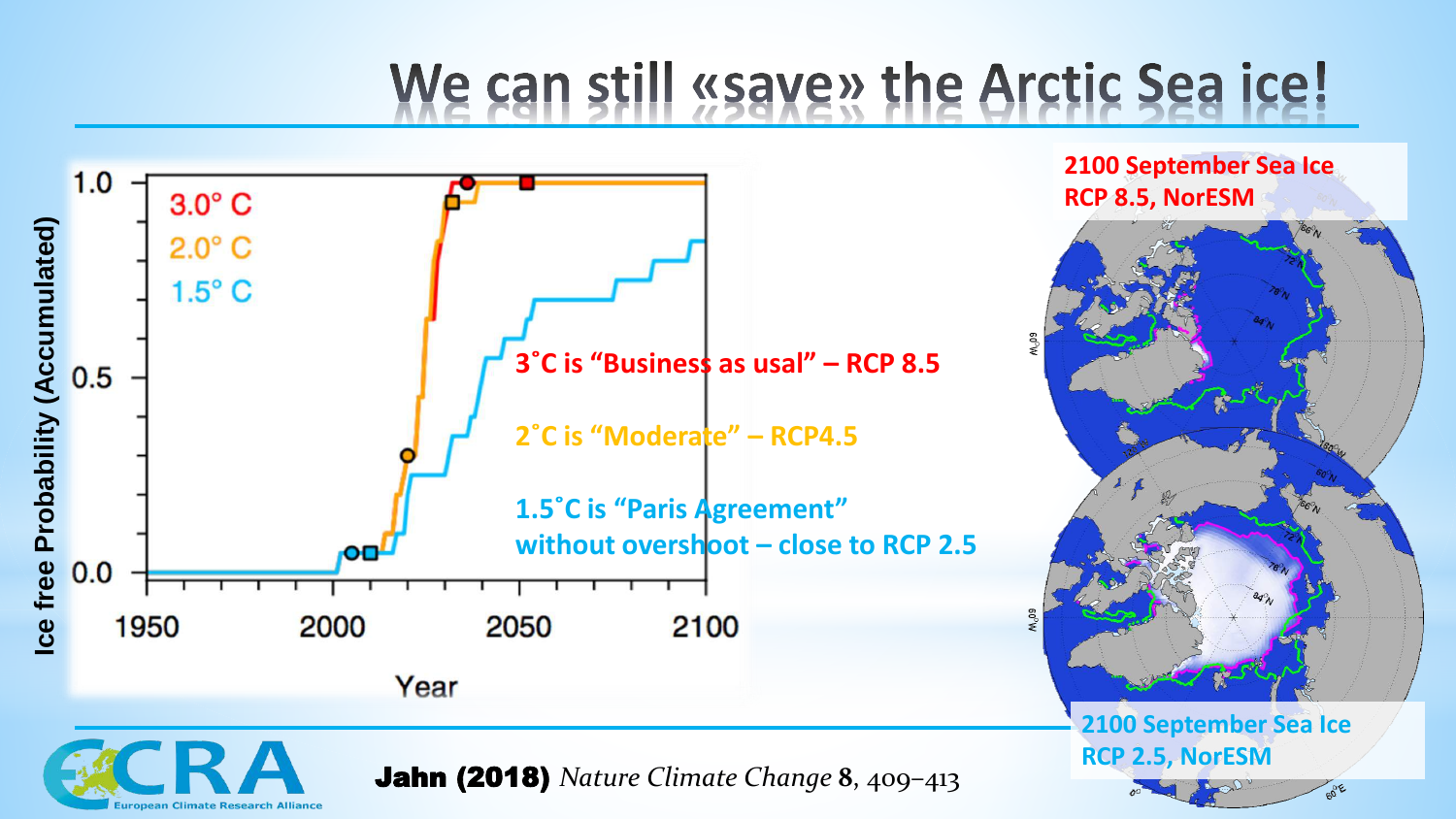## Why is continued Arctic Climate research needed?

- **We do not know the circulation response to Arctic sea ice loss**
- **We are not able to forecast Arctic climate well**
- **We do not know the ecological consequences**
- **We are not able to explain natural climate variability**